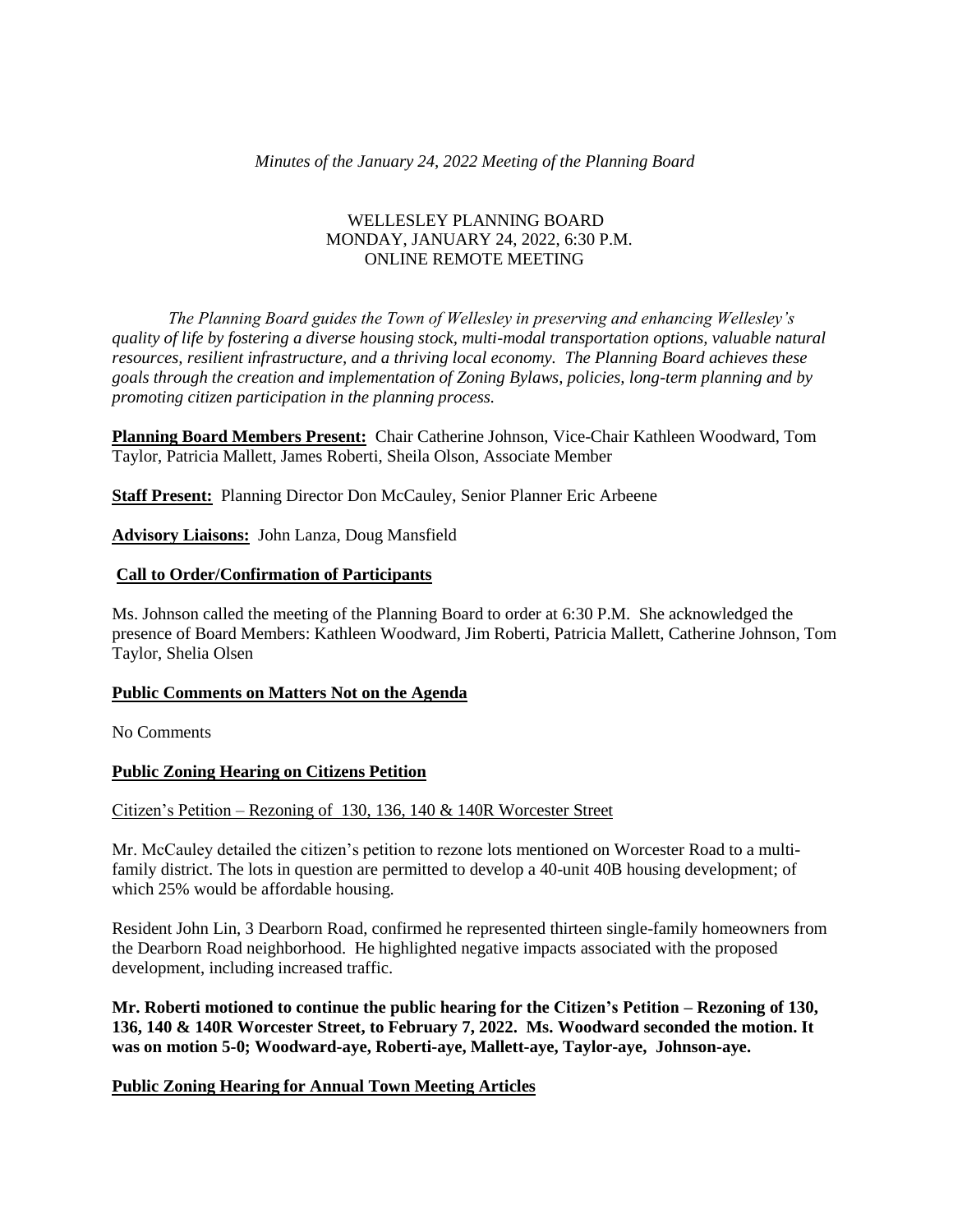Mr. McCauley reported there are 11 articles being proposed for the Town Warrant.

# General Residence District

Mr. McCauley noted the article involved the redistricting of Washington Street, from Cliff Road to the Grantland Extension Road, which would allow for expanded uses for the mentioned Wellesley Hills General Residence Districts.

# Rezoning 219-220 Washington Street

Mr. McCauley stated this change had been requested by the Friendly Aid, the owners of 219-229 Washington Street, to allow for the rental of buildings to professionals and community organizations. He stressed the property is presently identified as being in the Single Residence District, and the owners are requesting the property be rezoned to General Residence District.

Ms. Johnson replied there was request for changes to the language of the warrant article.

# Flood Plain Districts

Mr. McCauley stated passage of this Article would aid in improving the quality of the water in the Charles River, by restricting certain activities in flood plain areas. The FEMA maps are updated periodically, and would not be finalized until Fall 2022. Mr. McCauley detailed the State has amended construction regulations within the flood plain, and wants the towns to do the same. Preferred language has been received from Town Counsel.

### Definition of Child Care Facility

Mr. McCauley reported this is an attempt to bring Town bylaws in sync with state statues. The update would eliminate a reference to a statue which has been repealed.

# Town Houses

Mr. McCauley noted this article represents permitting of 2-unit townhouses in general residence zones; which is presently in conflict with the existing building codes. This article would resolve the conflict with the building code, and would expand the definition to include side-by-side duplexes, as well as 3-unit townhouses in General Residence District.

#### Sustainability Proposals, including Heat Pumps

Ms. Johnson provided detail of the four motions within the general article; including "sustainable," language, analysis of greenhouse gas emission considerations, change in Design Review standards, and bylaw revisions to allow for heat pump installations

#### Accessory Dwelling Units (ADUs)

Mr. McCauley clarified that an ADU is recognized as a separate living unit within a single-family home, which is owner occupied. Mr. McCauley detailed the requirements of the proposed article, which would promote multi-generational families to live together, as well as, advancing diversity of housing types within the Town.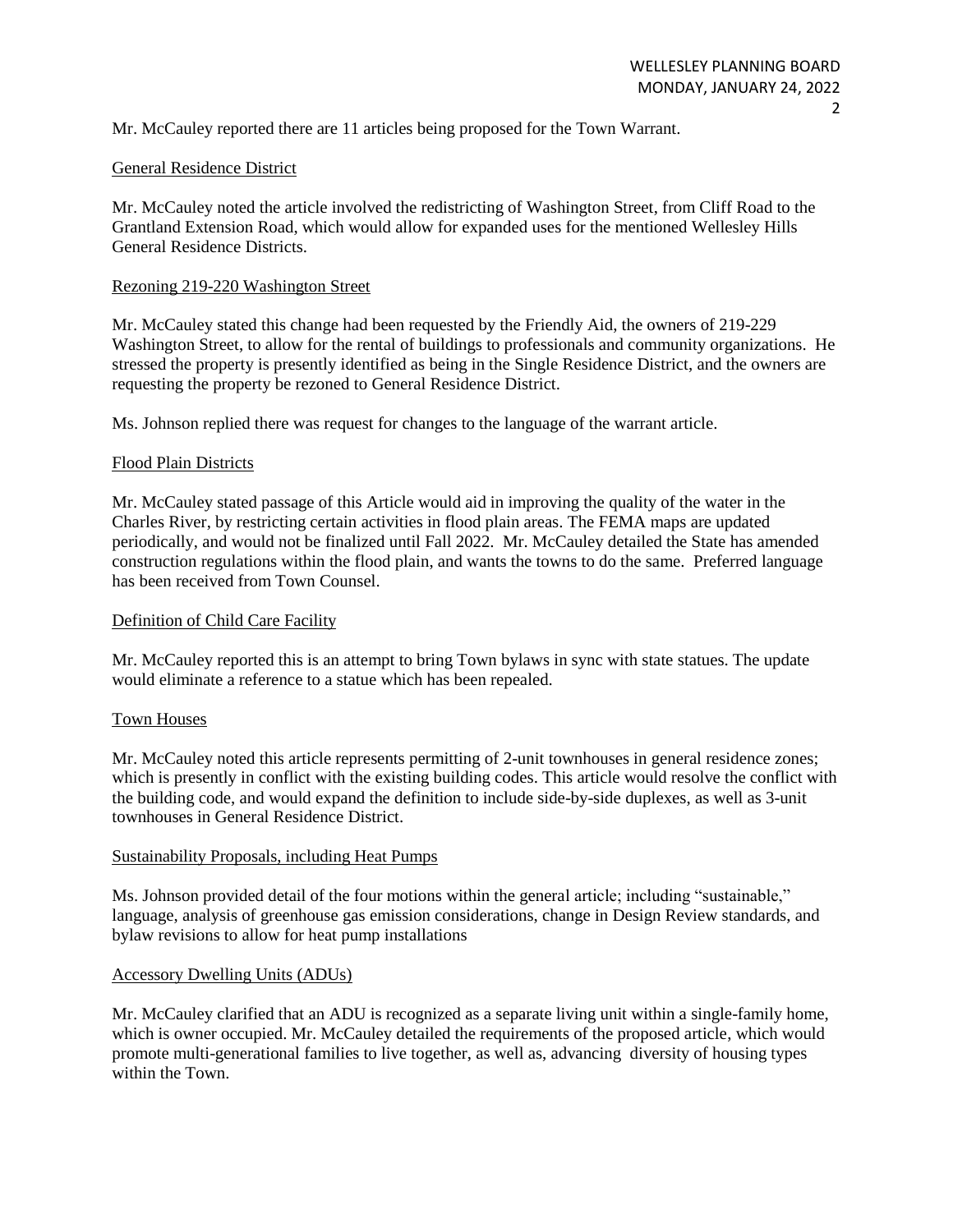Resident Deed McCollum, Build a Better Wellesley member, 6 Pickerel Terrace, thanked all the people who put considerable work towards the development of this article.

# Commercial Gun Shops

Mr. McCauley maintained that the primary objective of the article was to limit the location of commercial gun shops. Mr. McCauley stated the article does not ban gun shops, and would not violate any State or Federal Laws.

### Outdoor Lighting

Mr. McCauley stated this is structed to apply to both major and minor projects and it updates all lighting on the building which would bring the project into compliance with the lighting bylaw passed by Town Meeting.

# Signs

Mr. McCauley explained the proposed article, which includes vital phrasing, in order to maintain consistency with the current bylaw.

# Zoning Bylaw Reorganization

Mr. McCauley confirmed that the article reflects a multi-stage process, to modernize and codify the zoning bylaws.

**Mr. Roberti motioned to close the Public Zoning Hearing for the Annual Town Meeting Articles, sponsored by Planning Board, labeled A thru K. Ms. Woodward seconded the motion. It was on motion 5-0; Woodward-aye, Roberti-aye, Mallett-aye, Taylor-aye, Johnson-aye.** 

# **Large House Reviews**

#### LHR-21-08 – 16 Wedgwood Road

Present: Daniel and Karen Gurian, Owners; David Sharff, Architect

Mr. Arbeene provided description regarding the project.

Mr. Sharff reviewed aspects of the proposal, including a master bedroom above the existing garage, and the addition of a sunroom off the back of the garage.

Mr. Sharff confirmed a drainage plan would be submitted. Ms. Johnson requested that a stormwater management plan, a landscape plan, including a tree protection plan; be submitted as well.

**Mr. Roberti motioned to continue LHR 21-08 for 16 Wedgewood Road, to February 22, 2022, and to extend the action deadline to February 24, 2022. Ms. Woodward seconded the motion. It was on motion 5-0; Woodward-aye, Mallett-aye, Taylor-aye, Roberti-aye, Johnson-aye.** 

#### LHR-21-05 – 175 Walnut Street – Open and Continue to 2/22/22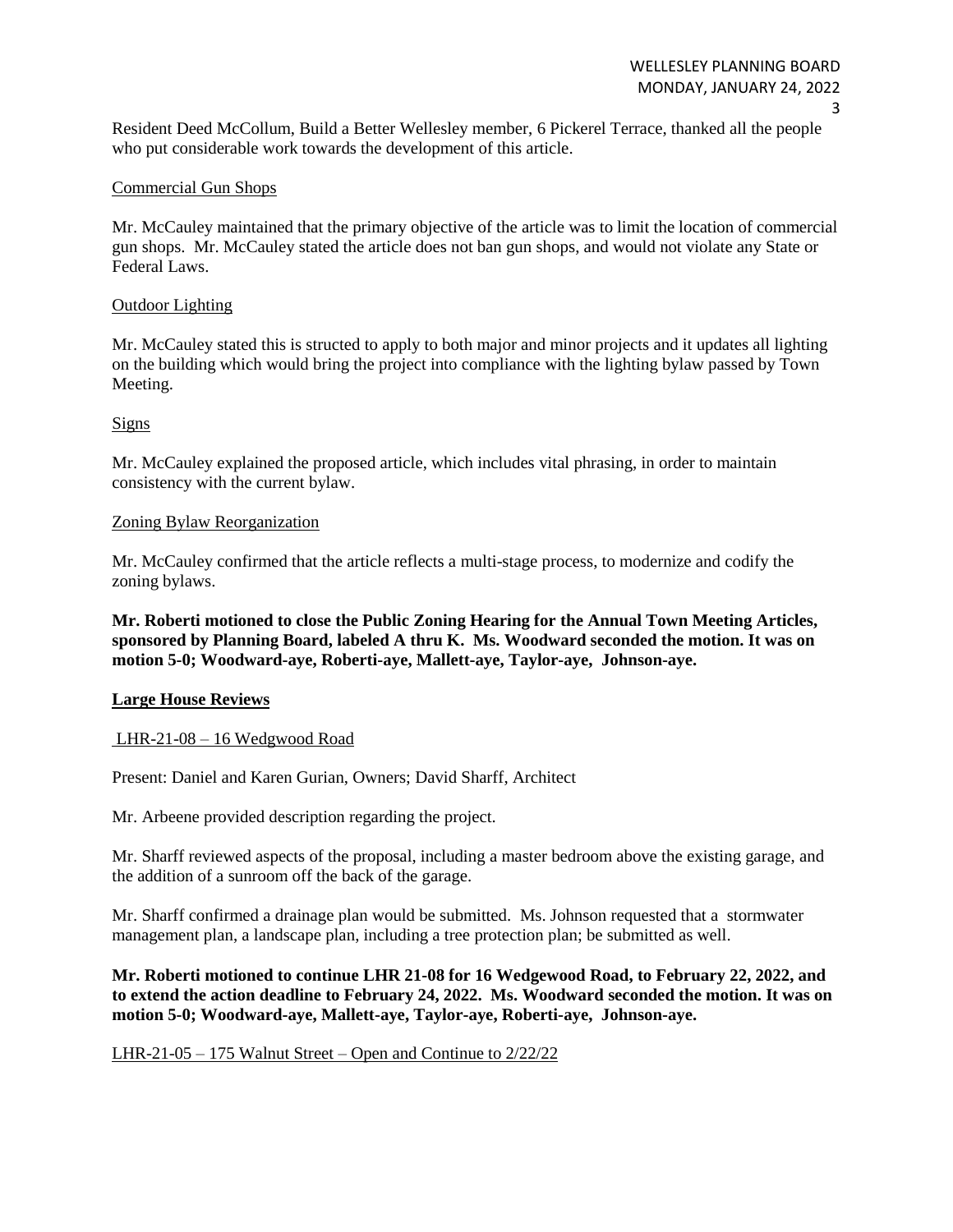Mr. McCauley confirmed the owner was finalizing the application, which would be presented to the Board at an upcoming meeting.

**Mr. Roberti motioned continue LHR 21-05 for 175 Walnut Street, to February 22, 2022. Ms. Woodward seconded the motion. It was on motion 5-0; Woodward-aye, Taylor-aye, Mallett-aye, Roberti-aye, Johnson-aye**

### **Zoning Board of Appeals – Site Plan Approval**

# ZBA-2022-11 – Wellesley Middle School

Mr. McCauley confirmed the Planning Board was not required to consider the ZBA case at this time.

# **Other Business**

#### Board Discussion of Citizen's Petition and Annual Town Meeting Articles

Mr. McCauley detailed the proposed warrant articles and related language associated with the motions. He detailed the proposed expanse of the general residence district area from Cliff Road to Grantland Road Extension. Mr. Taylor stated he was comfortable extending to Grantland Road Extension, to include the Friendly Aid property. Ms. Woodward commented the Friendly Aid property is privately owned, and could also be used for multi-unit housing. Ms. Mallett mentioned the proposal reflected a logical expansion of the zoning area.

Discussion among board members continued regarding general residence zoning, and the order of articles "a" and " $b$ ."

Ms. Woodward agreed that such complete article language was appropriate when defining professional uses, as allowed in the General Residence District. Ms. Johnson agreed. Ms. Mallett stated this language seemed comprehensive. Mr. McCauley stated the purpose was to encourage service-oriented usage, instead of retail-oriented usage.

Mr. McCauley detailed different options on signage in General Residence District. Ms. Johnson inquired about related sign calculations.

Mr. McCauley detailed the changes in sustainability article regarding heat pumps. Ms. Johnson stated the changes made were intended to eliminate the possibility of placing the units in the front setbacks.

# **Zoning Board of Appeals**

#### ZBA-2205-05 – 978 Worcester Street

Mr. McCauley stated the applicant requested the renewal of a Special Permit for a drive-through window, where business is transacted from the vehicles of customers.

Staff recommended ZBA approve the request for a Special Permit. Board Members agreed.

#### ZBA-2022-09 – 30 Yarmouth Road

Mr. McCauley detailed the applicant requested the renewal of Special Permit for home occupation.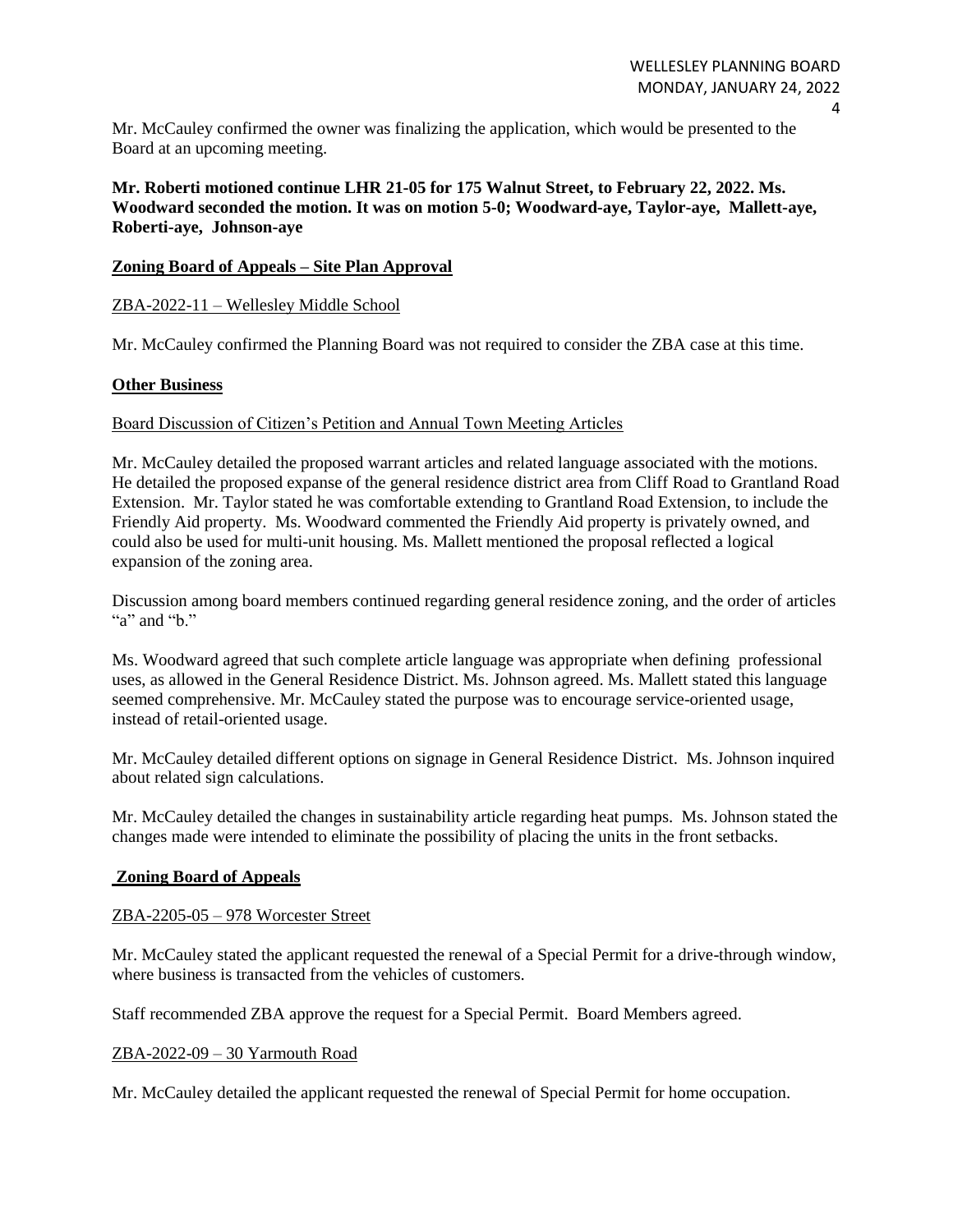Staff recommended ZBA approve the renewal of a Special Permit. Board Members agreed.

# ZBA-2022-10 – 82 Wellesley Avenue

Mr. McCauley stated the applicant requested a Special Permit Finding to construct an addition to the existing deck in the rear of a non-conforming home.

Staff recommended the ZBA approve the Special Permit. Board Members agreed.

# ZBA-2022-12 – 26 Woodridge Road

Mr. McCauley stated the applicant requested a Special Permit for the demolition of an existing nonconforming house on a nonconforming lot, and construction of a new home.

Mr. Taylor inquired about the TLAG calculation.

Staff recommended ZBA deny the Permit. Board Members agreed.

### ZBA-2022-13 – 30 Comeau Street

Mr. McCauley stated the applicant requested a variance to construct an addition to the rear of the property.

Mr. Himmelberger stated hardship was present, due to the shape of the lot.

Staff recommended ZBA delay action on the variance. Board Members agreed.

#### ZBA-2022-14 – 460 Weston Road

Mr. McCauley stated the applicant requested a Special Permit for construction of a new home on a nonconforming lot.

Staff recommended ZBA deny the Special Permit. Board Members agreed.

#### ZBA-2022-15 – 36 Sheridan Road

Mr. McCauley stated the applicant requested a Special Permit for demolition of an existing nonconforming house on a non-conforming lot, and construct a new home.

Staff recommended ZBA deny the Special Permit. Board Members suggested ZBA delay the decision, in consideration of the Historical Delay Bylaw status.

#### **Minutes**

November 4, 2021, and November 8, 2021

**Mr. Roberti motioned to approve the minutes for November 4, 2021 and November 8, 2021, as edited by Ms. Johnson and Ms. Woodward. Ms. Woodward second the motion. It was on motion 5- 0; Woodward-aye, Roberti-aye, Mallet-aye, Taylor-aye, Johnson-aye. Other Items**